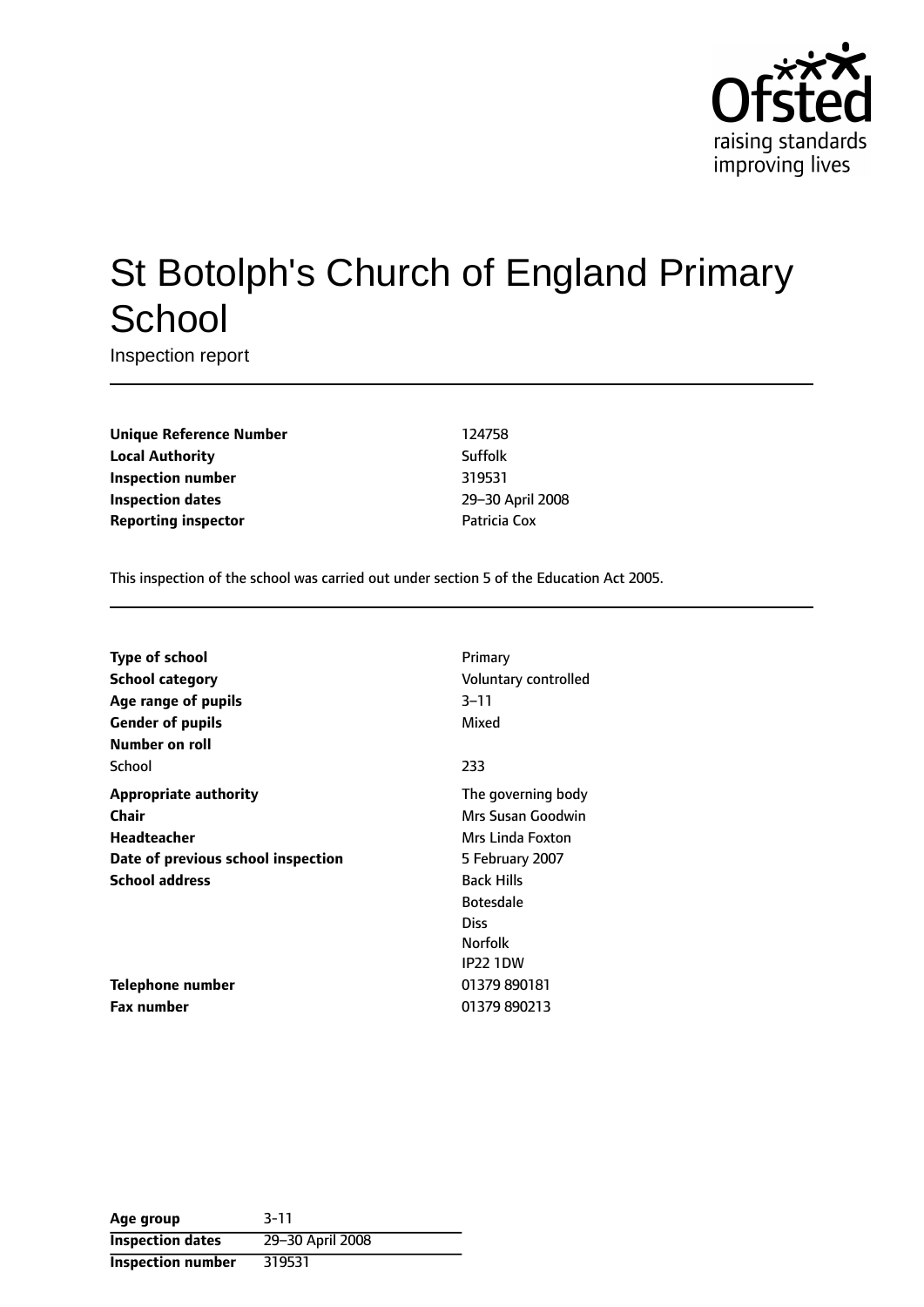© Crown copyright 2008

.

#### Website: www.ofsted.gov.uk

This document may be reproduced in whole or in part for non-commercial educational purposes, provided that the information quoted is reproduced without adaptation and the source and date of publication are stated.

Further copies of this report are obtainable from the school. Under the Education Act 2005, the school must provide a copy of this report free of charge to certain categories of people. A charge not exceeding the full cost of reproduction may be made for any other copies supplied.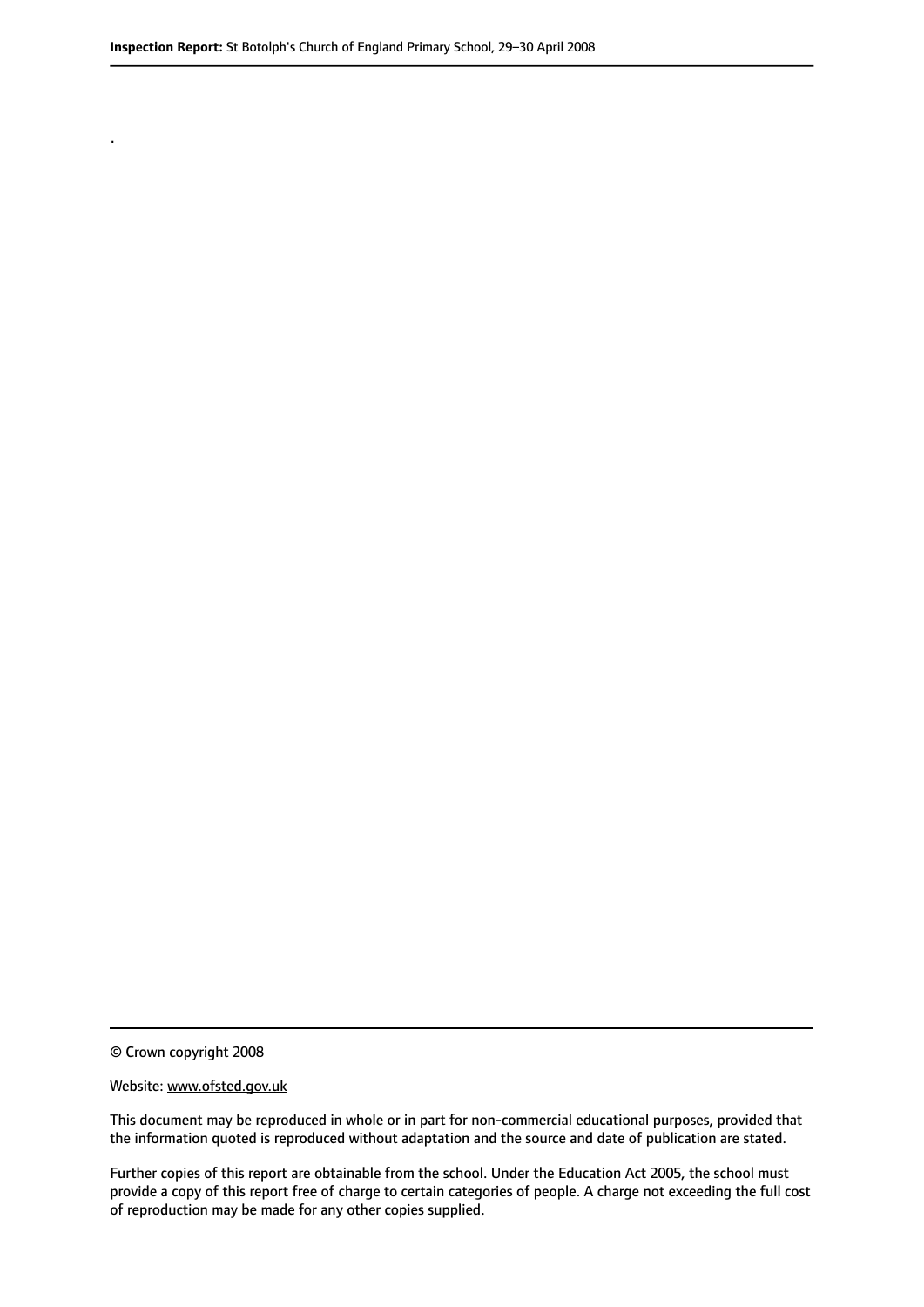# **Introduction**

The inspection was carried out by two Additional Inspectors.

### **Description of the school**

Almost all pupils at St Botolph's are of White British background and all have English as their first language. The proportion of pupils with learning difficulties and/or disabilities is lower than average, as is the proportion with statements of special educational need. The proportion of pupils entitled to free school meals is lower than the national average. The children's attainment on entry to the school varies from year to year but is similar to national expectations.

When the school was inspected in February 2007, it was given a Notice to Improve because leadership and management were inadequate. A new headteacher was appointed on a fixed term contract shortly after the inspection. She is due to leave at the end of this term and a permanent headteacher is to take up the post in September. The deputy headteacher was appointed in October 2007.

### **Key for inspection grades**

| Grade 1 | Outstanding  |
|---------|--------------|
| Grade 2 | Good         |
| Grade 3 | Satisfactory |
| Grade 4 | Inadequate   |
|         |              |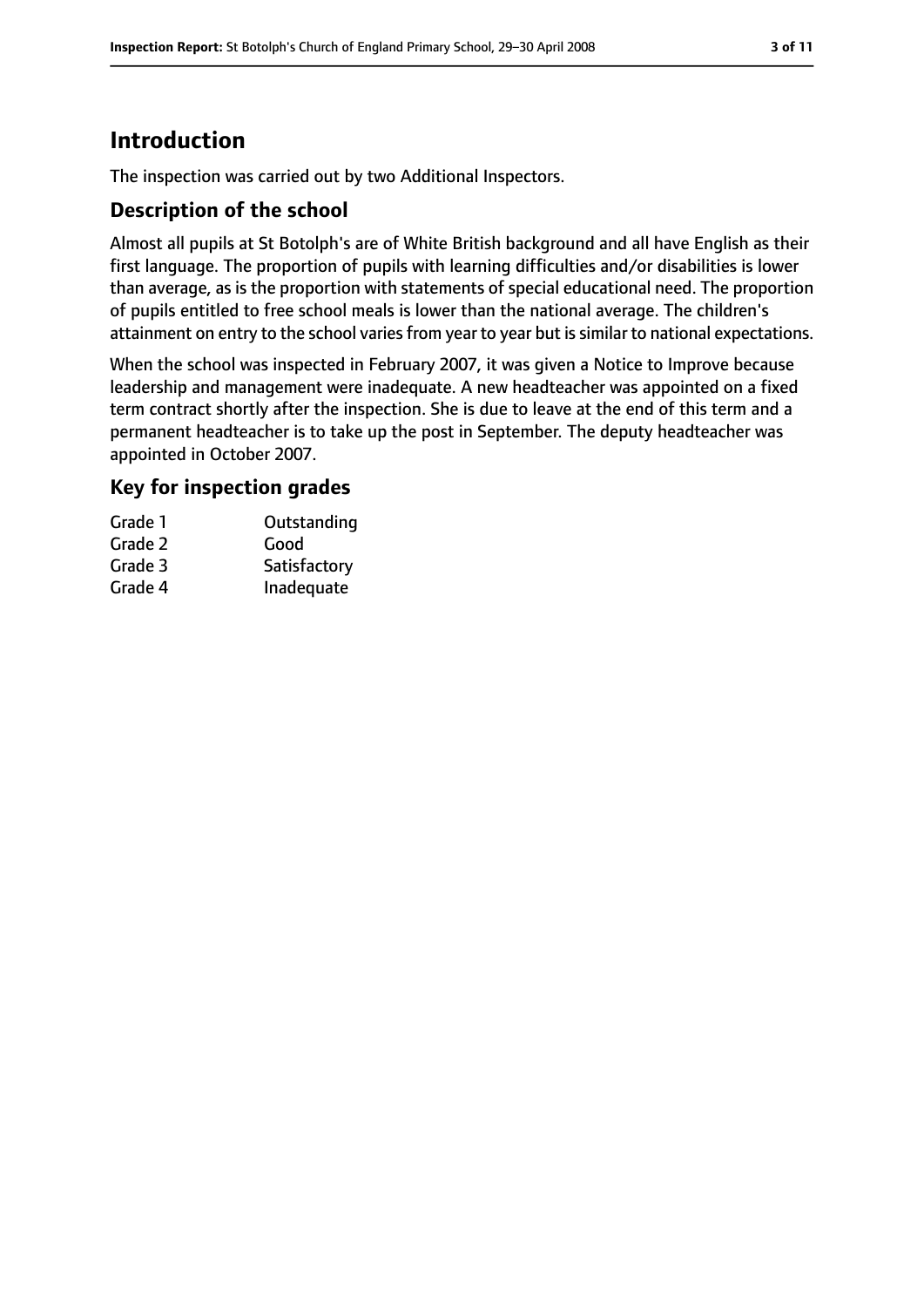# **Overall effectiveness of the school**

#### **Grade: 3**

In accordance with section 13(5) of the Education Act 2005, Her Majesty's Chief Inspector of Schools (HMCI) is of the opinion that the school no longer requires significant improvement. The headteacher has been resolute and tireless in driving forward developments. The deputy headteacher provides good support and has made great strides in developing her expertise. As a result of good guidance, the staff are developing their leadership and management skills, although some are at a very early stage. Many parents wrote to express their appreciation of the progress the school has made, for example, 'Since the new head has taken over, so much has changed for the better.' Many of the staff echoed this view. Another parent noted that the staff, 'have worked extremely hard to take on board new initiatives...' They now mostly operate as a strong, focused team, keen to improve, so that progress since the previous inspection has been rapid and the school is poised well to improve further.

Pupils respond well to the school's strong ethos of care and respect for others, feel welcomed and want to learn. They enjoy school and show good attitudes to learning and to each other. Attendance is good, although, in spite of the school's good work, some parents still take their children on holiday during term time. The good relationships between pupils and with adults are a marked feature of most lessons. Pupils are polite and behave well; they respond particularly well when the teaching is good, as it is with increasing frequency because there are higher expectations of what can be achieved. The proportion of good, and sometimes outstanding, teaching is rising, particularly in Years 5 and 6 and the unsatisfactory teaching has been eliminated. Teachers capture pupils' attention with their own enthusiasm and subject knowledge. They set out clearly what pupils are to learn and help them to recognise when they are successful. However, there is inconsistency between classes and there are times when the pace drops, so that learning is not as rapid as it could be. There is developing use of assessment information to plan further work for the range of age and ability in the class, although this is not always accurate. Consequently, the tasks set are sometimes at an inappropriate level, especially for the more able.

Teaching is guided by a curriculum that is undergoing a series of reviews and initiatives to ensure that it fully meets pupils' needs. Teachers are beginning to highlight links between subjects to make learning more meaningful, although there is still work to do, particularly in the use of information and communication technology (ICT). It does not feature enough in planning other subjects, nor is it threaded consistently through some lessons. Because the school was focusing particularly on improving achievement in English and mathematics, standards in those subjects are rising. Science has had less attention, especially on planning to ensure that pupils build consistently on their skills and knowledge. Nevertheless, progress is satisfactory overall through the school, and accelerates in Years 5 and 6. Those who find learning more difficult or need support do as well as other pupils, and the school is developing strategies to support the most able in broadening and extending their knowledge and understanding.

#### **Effectiveness of the Foundation Stage**

#### **Grade: 3**

Children settle well into the Nursery and enjoy the activities provided. Close links with the local playgroup aid this process well. Through careful support and appropriate activities, children develop confidence and concentration throughout the Foundation Stage. The staff plan activities that are soundly matched to their needs and abilities, although there is sometimes insufficient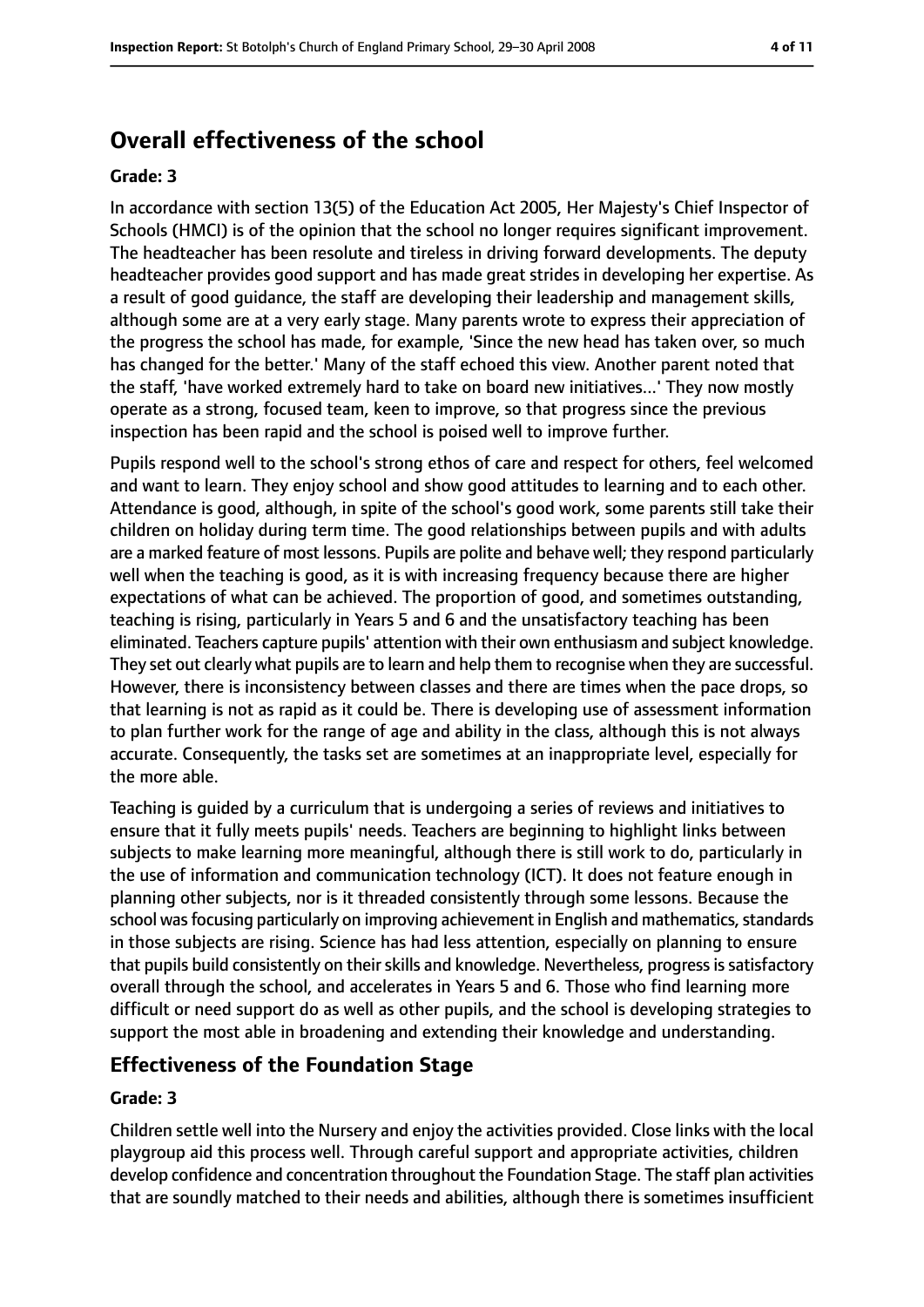challenge for the more able. Teaching is satisfactory and staff place a strong emphasis on developing their basic literacy and numeracy skills. There is a balance of activities that are led by adults and those designed for the children to explore and learn independently. However, the independent activities are not always linked closely enough with the focus of the lesson. By the time children leave Reception, most have reached the levels expected for their age.

### **What the school should do to improve further**

- Continue to improve pupils' achievement, especially in science and for the more able, by ensuring that teachers use the information they have about attainment to meet the needs of the full range of ability.
- Build on the work already started to develop the leadership and management skills of all staff, so that they take full responsibility for standards in their subjects.
- Extend the richness of the curriculum throughout the school by developing links between subjects, especially the use of ICT.

A small proportion of schools whose overall effectiveness is judged satisfactory but which have areas of underperformance will receive a monitoring visit by an Ofsted inspector before their next section 5 inspection.

# **Achievement and standards**

#### **Grade: 3**

In recent years, standards have mostly been similar to the national average in Years 2 and 6. This was the case in 2007, although the overall figure masked the variations in Year 6; standards in English were above average and the school'stargets were met, but not in mathematics, where standards were below average. This year, gaps in pupils' mathematical learning have been identified and eliminated and therefore they have made satisfactory progress from their starting points. The pupils currently in Years 2 and 6 are on course to exceed previous results in the national tests, and may even meet the extremely challenging targets set. Those who have disabilities or find learning more difficult make similar progress to others in their classes. From their start in school, pupils have good speaking skills, and many are very articulate. Most of the younger pupils are not as good at listening, but by Year 6 they respond well to the views of others. The school is about to introduce a new handwriting scheme to tackle the untidiness of many pupils' work.

# **Personal development and well-being**

#### **Grade: 2**

The opportunities for quiet reflection in assemblies, during visits to church, and within the curriculum contribute well to pupils' growing spiritual awareness. They have a strong sense of right and wrong and are responsive to wider moral and social issues. For example, pupils raise money for charities and take part in environmental projects. They take responsibilities seriously and carry them out well; for example, senior pupils look out for younger or more vulnerable pupils, and some make a good contribution through their membership of the school council. Pupils say they are listened to, and as one said, 'I like the fact that teachers listen to us and things get done.' Pupils are prepared soundly for the next stage of education and their future lives.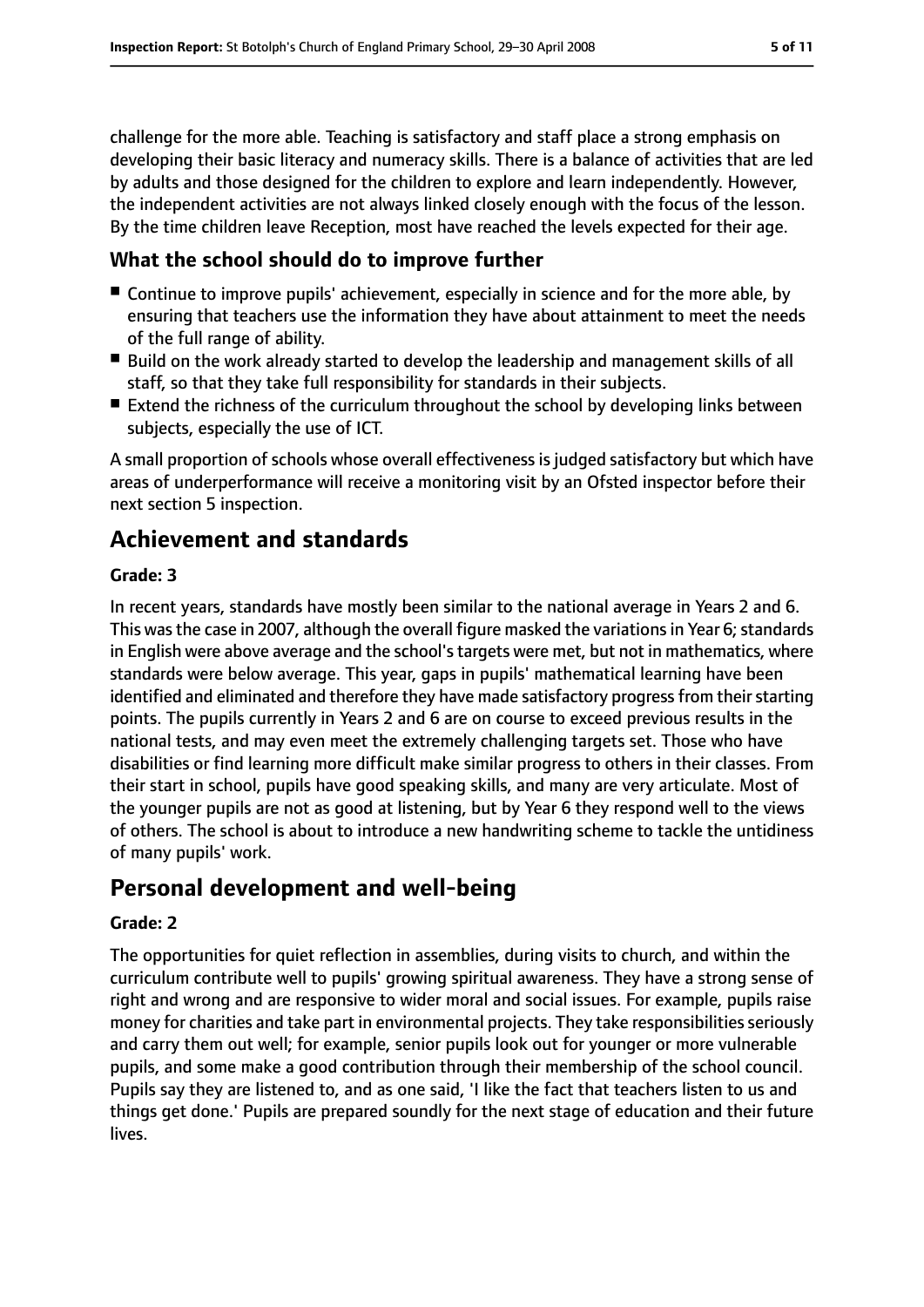# **Quality of provision**

### **Teaching and learning**

#### **Grade: 3**

Most classrooms demonstrate a quiet buzz of purposeful activity. Many teachers use questioning well to promote pupils' thinking and check their understanding. In the best lessons, teachers have a very clear understanding of the level pupils are working at and set challenging and exciting activities to capture their imagination and promote rapid progress. However, on occasion, teachers keep pupils sitting on the carpet too long or allow the boys to dominate lessons. Teaching assistants make a good contribution to lessons, particularly through their support for groups and individuals. Their time is not always used effectively at the beginning and end of lessons. Much of teachers' marking is helpful in showing pupils whether they have achieved the purpose of the lesson but it is inconsistent. It does not always help pupils to know what they need to do to improve.

#### **Curriculum and other activities**

#### **Grade: 3**

The curriculum is being adapted well to meet the needs of pupils who require additional support, and strategies to challenge the more able are developing, although at an early stage. Planning is beginning to reflect this but practice is still inconsistent. The school has begun to take more opportunities for problem solving and practical investigations. Work in history, geography, French and religious education contributes well to pupils' appreciation of other cultures, as well as fostering an understanding of the diversity of cultures within their own society. Visits, out-of-school clubs and the contribution of sports providers play a very positive part in pupils' learning and their social and cultural development. Teachers sometimes make good use of interactive white boards in lessons.

#### **Care, guidance and support**

#### **Grade: 2**

A combination of efficient and consistent school procedures and practice keeps pupils safe and secure, while promoting their independent learning. As a result, pupils' confidence and self-esteem have increased and their attitudes to learning have improved. The coordinated planning and teamwork between all adults are meeting pupils' personal needs effectively. Vulnerable pupils are identified and are carefully monitored to ensure their well-being. There are good partnerships with support agencies that ensure the specific needs of pupils who need additional support are met well. Assessment of pupils' progress is adequate and developing well; it is increasingly accurate and teachers use it to set targets. Many pupils are aware of these targets and the levels they are working at. Teachers are trying out different methods to encourage pupils to judge how well they have learnt in lessons. Most parents rightly report that the communication between home and school is good.

# **Leadership and management**

#### **Grade: 3**

The headteacher knows the school extremely well through frequent and rigorous monitoring of all aspects of its work. The local authority has provided very good support, through advice,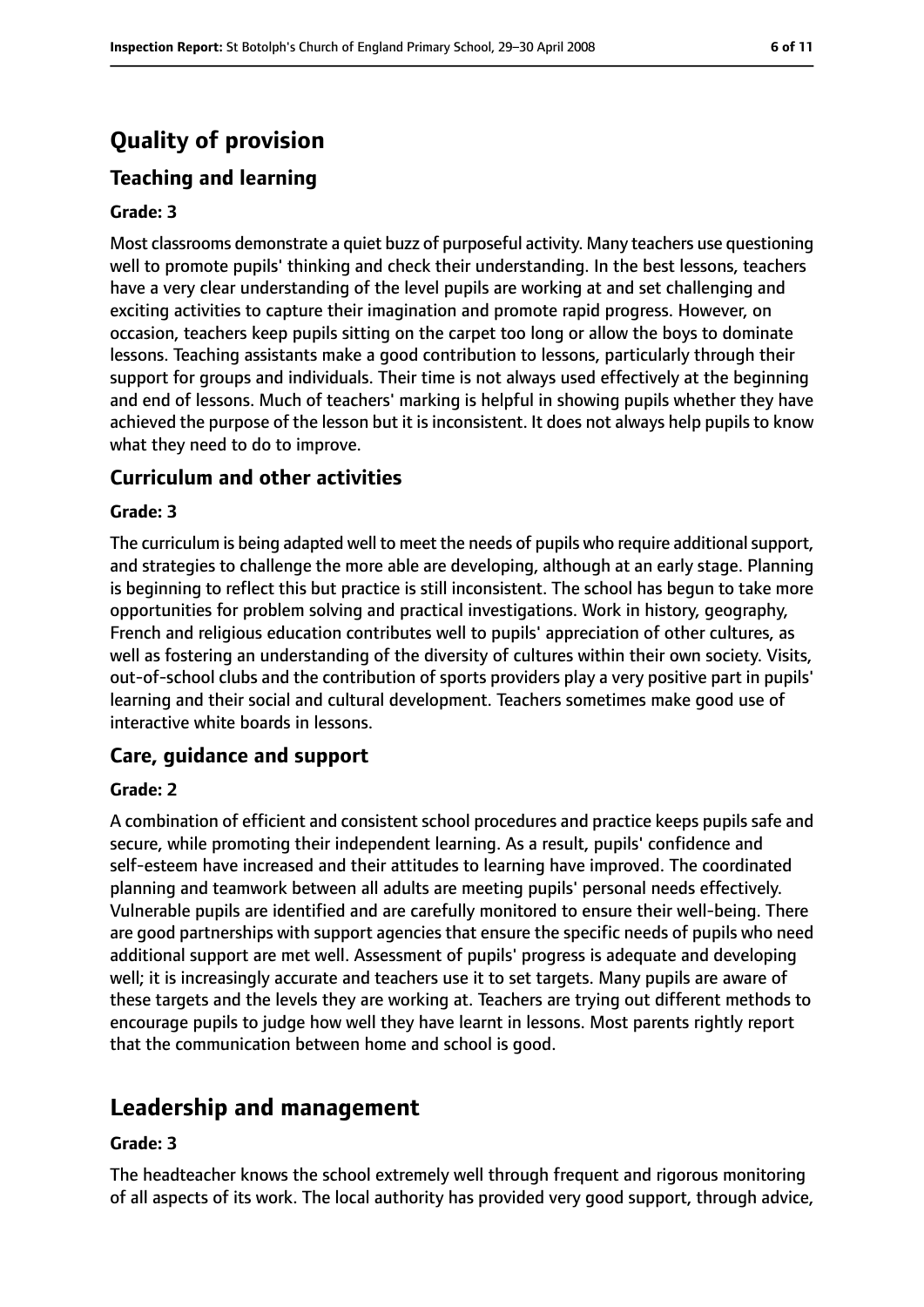guidance and challenge and is promoting the spread of leadership and management expertise. For example, senior staff are being trained to check the quality of teaching and pupils' work. Action taken to bring about improvements has been swift and effective, leading to rapid development. Planning for school improvement identifies all the most important priorities, although it is insufficiently specific about the timings and leadership of projects. Governance is good, under the strong and knowledgeable lead of the chair. Governors work closely with staff and are increasingly involved in supporting and challenging the school. Through good financial management, governors and the headteacher have rapidly eliminated the budget deficit.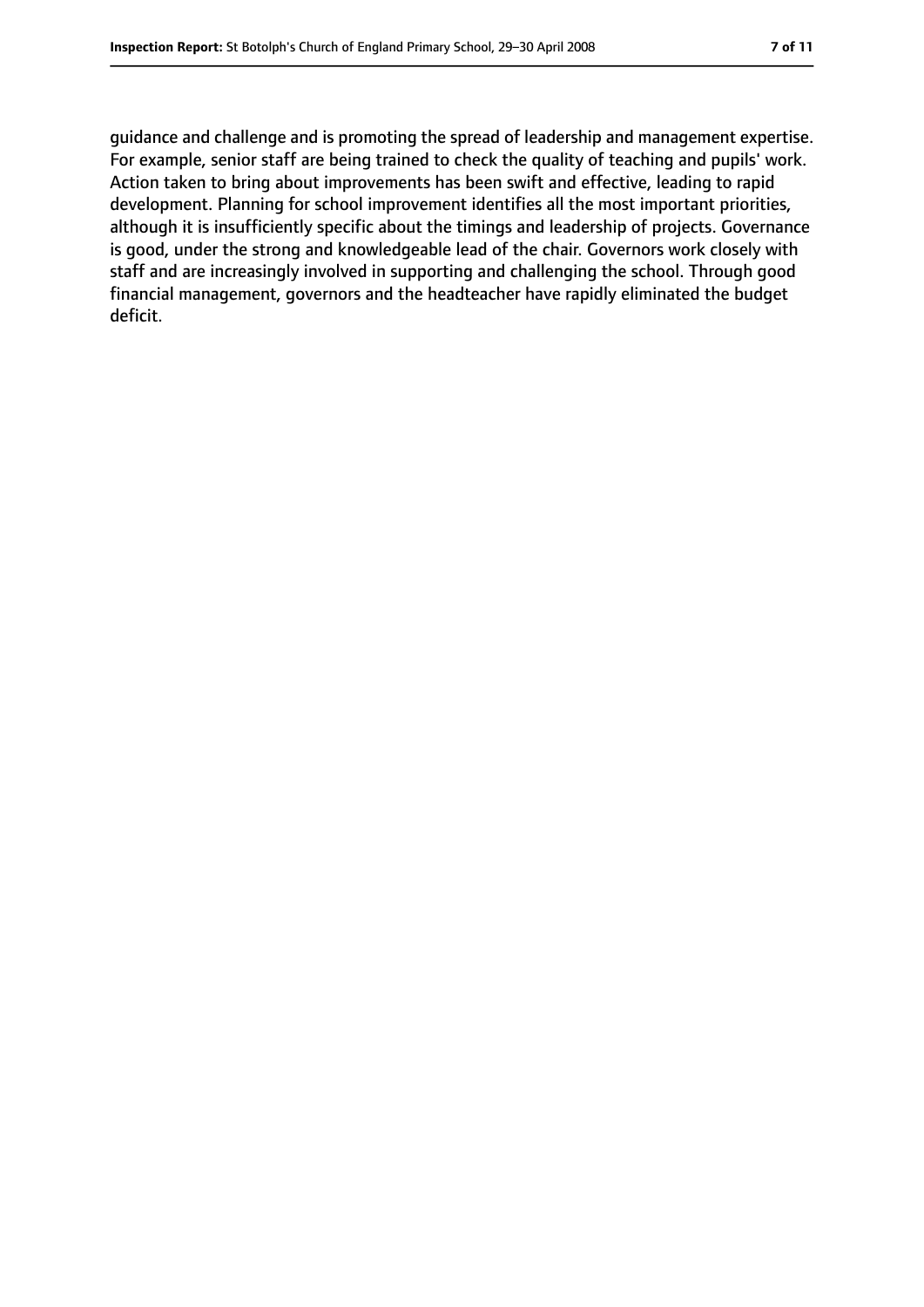**Any complaints about the inspection or the report should be made following the procedures set out in the guidance 'Complaints about school inspection', which is available from Ofsted's website: www.ofsted.gov.uk.**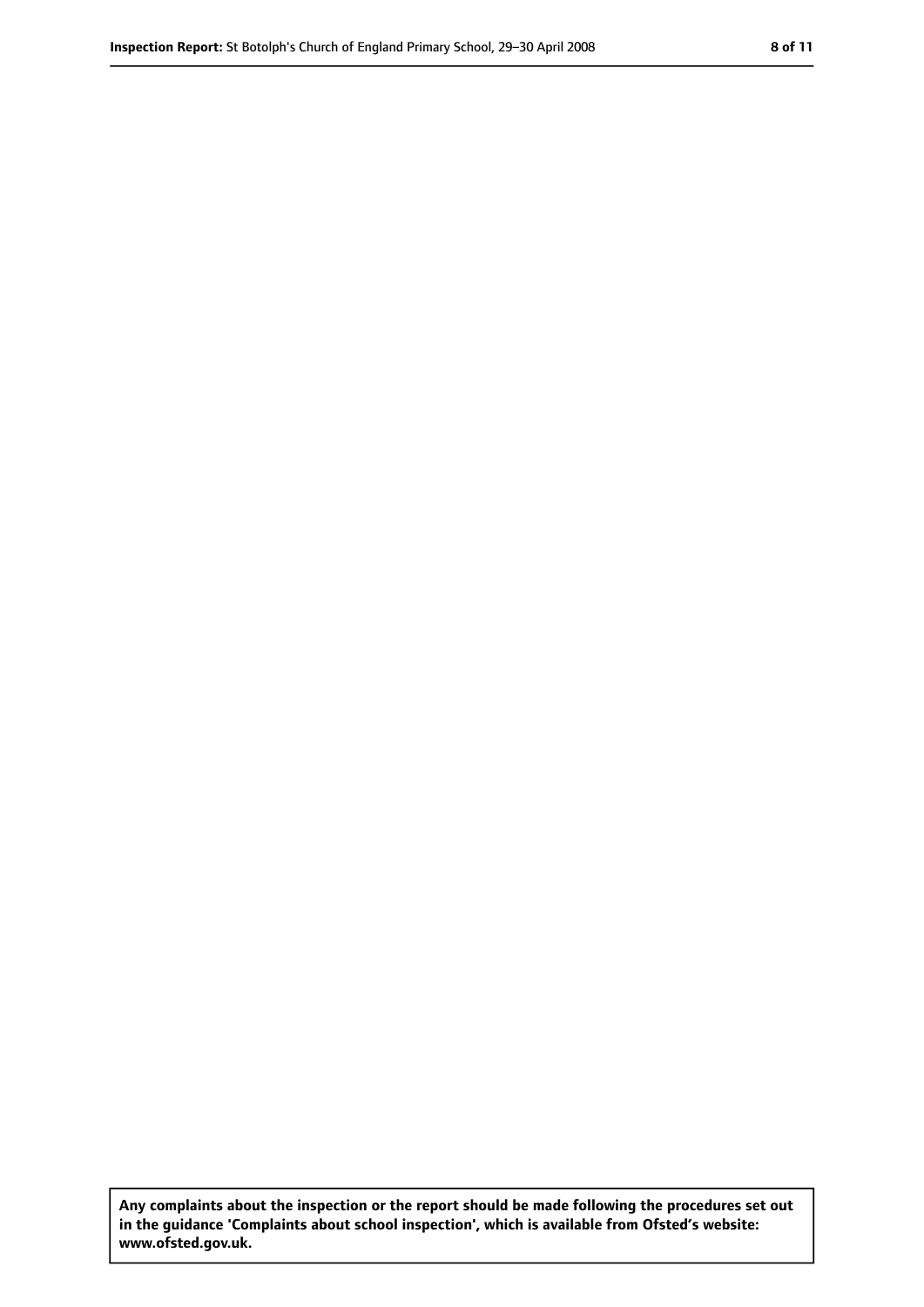# **Inspection judgements**

| $^{\backprime}$ Key to judgements: grade 1 is outstanding, grade 2 good, grade 3 satisfactory, and | School         |
|----------------------------------------------------------------------------------------------------|----------------|
| arade 4 inadequate                                                                                 | <b>Overall</b> |

### **Overall effectiveness**

| How effective, efficient and inclusive is the provision of education, integrated<br>care and any extended services in meeting the needs of learners? |     |
|------------------------------------------------------------------------------------------------------------------------------------------------------|-----|
| Effective steps have been taken to promote improvement since the last<br>inspection                                                                  | Yes |
| How well does the school work in partnership with others to promote learners'<br>well-being?                                                         |     |
| The effectiveness of the Foundation Stage                                                                                                            |     |
| The capacity to make any necessary improvements                                                                                                      |     |

### **Achievement and standards**

| How well do learners achieve?                                                                               |  |
|-------------------------------------------------------------------------------------------------------------|--|
| The standards <sup>1</sup> reached by learners                                                              |  |
| How well learners make progress, taking account of any significant variations between<br>groups of learners |  |
| How well learners with learning difficulties and disabilities make progress                                 |  |

### **Personal development and well-being**

| How good is the overall personal development and well-being of the<br>learners?                                  |  |
|------------------------------------------------------------------------------------------------------------------|--|
| The extent of learners' spiritual, moral, social and cultural development                                        |  |
| The extent to which learners adopt healthy lifestyles                                                            |  |
| The extent to which learners adopt safe practices                                                                |  |
| How well learners enjoy their education                                                                          |  |
| The attendance of learners                                                                                       |  |
| The behaviour of learners                                                                                        |  |
| The extent to which learners make a positive contribution to the community                                       |  |
| How well learners develop workplace and other skills that will contribute to<br>their future economic well-being |  |

### **The quality of provision**

| How effective are teaching and learning in meeting the full range of the<br>learners' needs?          |  |
|-------------------------------------------------------------------------------------------------------|--|
| How well do the curriculum and other activities meet the range of needs<br>and interests of learners? |  |
| How well are learners cared for, guided and supported?                                                |  |

#### **Annex A**

 $^1$  Grade 1 - Exceptionally and consistently high; Grade 2 - Generally above average with none significantly below average; Grade 3 - Broadly average to below average; Grade 4 - Exceptionally low.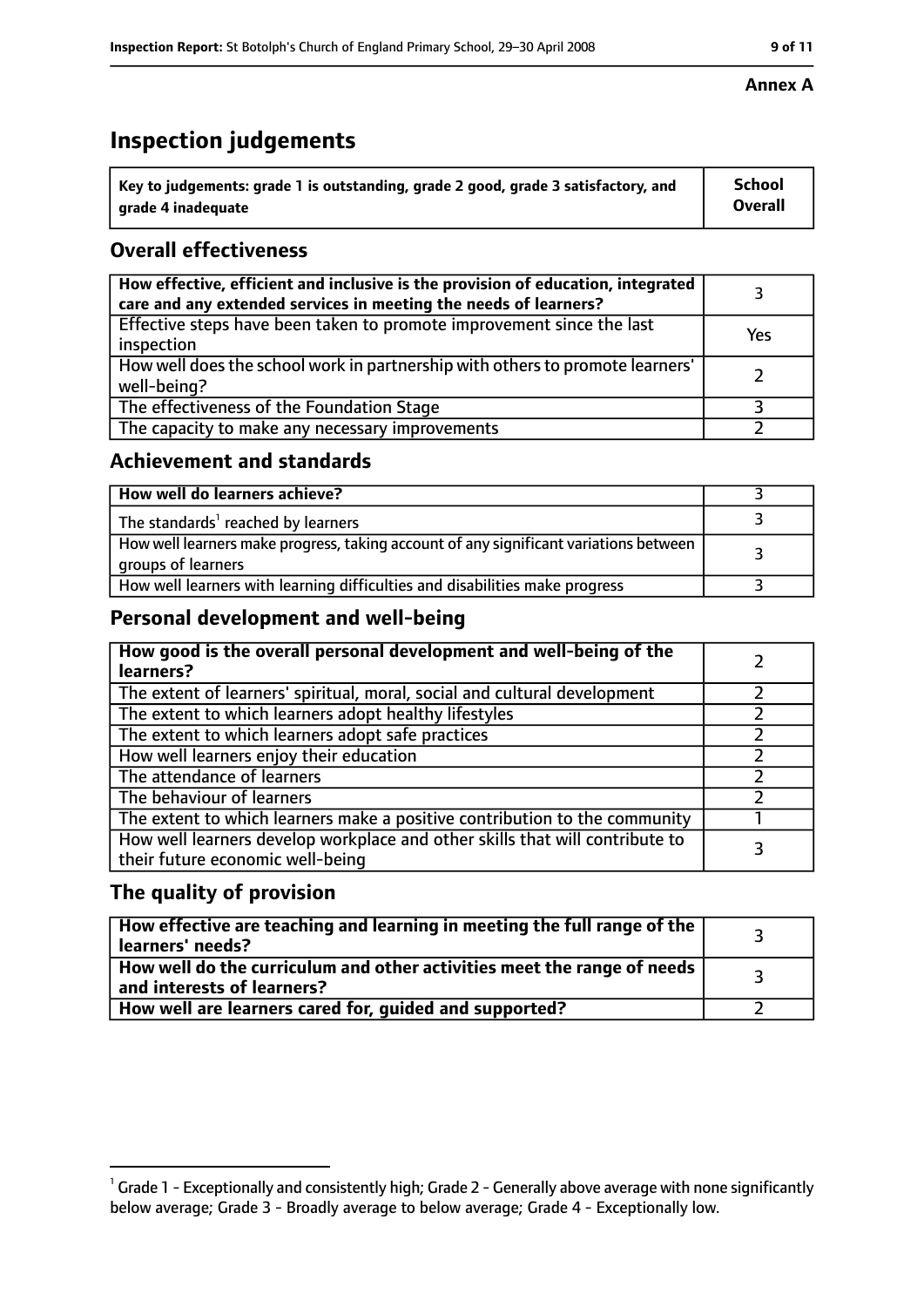#### **Annex A**

# **Leadership and management**

| How effective are leadership and management in raising achievement<br>and supporting all learners?                                              | 3         |
|-------------------------------------------------------------------------------------------------------------------------------------------------|-----------|
| How effectively leaders and managers at all levels set clear direction leading<br>to improvement and promote high quality of care and education |           |
| How effectively leaders and managers use challenging targets to raise standards                                                                 |           |
| The effectiveness of the school's self-evaluation                                                                                               |           |
| How well equality of opportunity is promoted and discrimination tackled so<br>that all learners achieve as well as they can                     | 3         |
| How effectively and efficiently resources, including staff, are deployed to<br>achieve value for money                                          | 3         |
| The extent to which governors and other supervisory boards discharge their<br>responsibilities                                                  |           |
| Do procedures for safequarding learners meet current government<br>requirements?                                                                | Yes       |
| Does this school require special measures?                                                                                                      | <b>No</b> |
| Does this school require a notice to improve?                                                                                                   | No        |